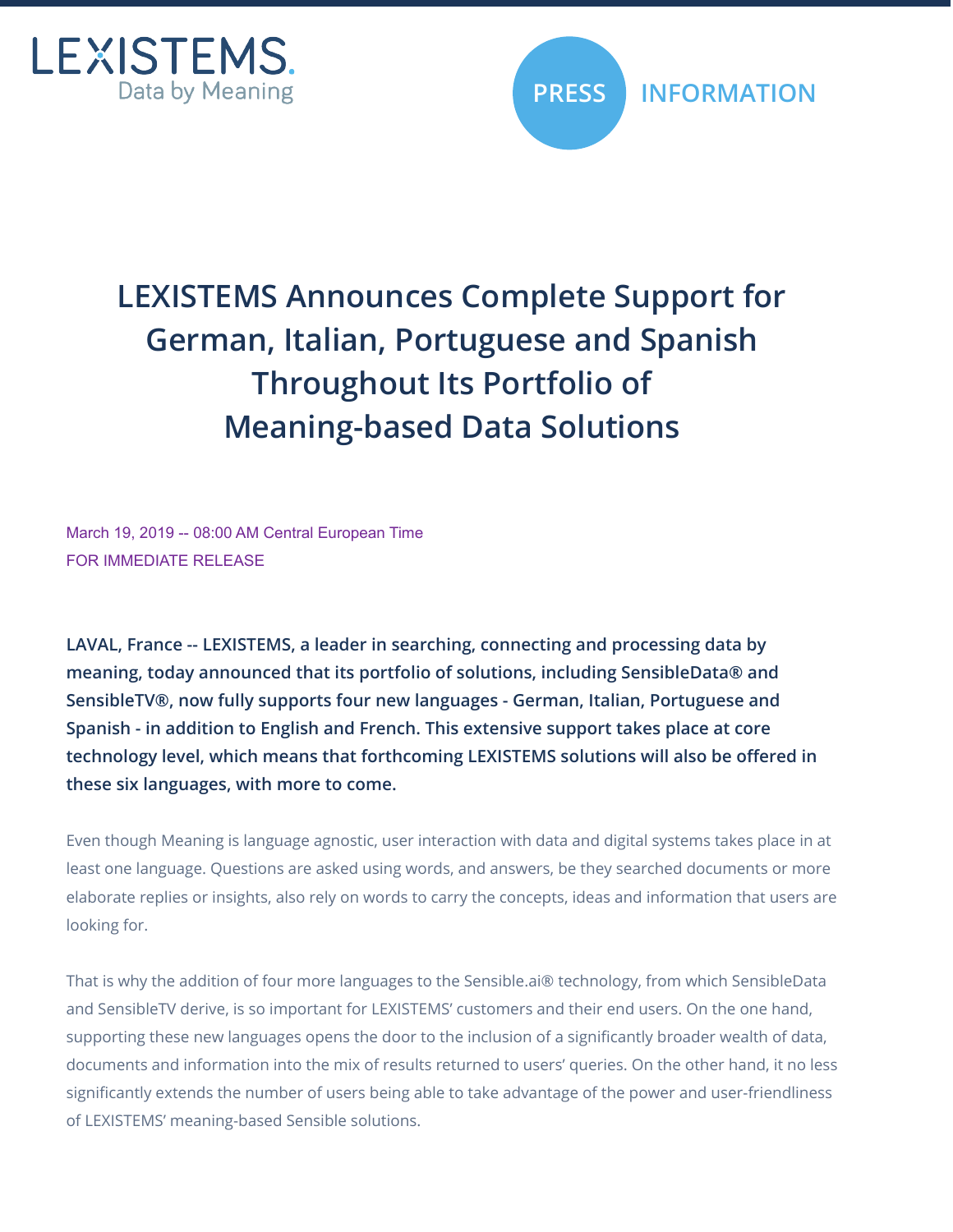



## **PRESS INFORMATION**

With SensibleData, users can now ask questions in any of these six languages and get answers and documents in any of the same six languages, depending on customer's preferences (support of any available language is just one setting away). So for instance a global company with R&D and marketing offices in the US, France, Germany and Brazil can now expose internal or public knowledge to all of its employees regardless of data and documents language. The relevant information can now be searched, connected, analyzed or otherwise processed in a unified way, and this regardless of the language in which the question is asked. To put it more simply, questions in any of the six languages get answers including relevant material in any of the six languages -- unless users specifiy that they just want results in, say, English and German. For SensibleData customers, that's the end of duplicate, missed or "dark" internal knowledge, with more value created from existing data assets. For SensibleData end users, the empowerment in truly unique on the market.

With SensibleTV, the benefits are equally spectacular. On the one hand, service operators (telcos, VOD platforms...) offer contents in many languages. On the other hand, end users want access to as many of these as possible. So contrary to all other TV and VOD assistants on the market, SensibleTV is capable of understanding queries expressed in one language but with parts of them (names, titles, descriptions...) in another language. SensibleTV is also capable of serving unlimited results in countries where several languages are spoken, like Switzerland, or in border areas where languages are spontaneously mixed on a day to day basis. This extensive multilingual support guarantees that the desired contents - free or paid - will be accessed naturally and intuitively. Taking into account that the catalog of English-speaking TV and VOD contents is virtually infinite, and that more and more local productions become available via international catalogs, multi-language support benefits both offer and demand.

Support for these additional four languages -- with more languages to be announced -- is implemented at LEXISTEMS' Sensible.ai core technology level. It relies on meaning-based models structured and trained to support multilingual inputs in all these languages, including a number of idioms (like British English, Canadian French, brazilian Portuguese...). The Sensible.ai models also have the capability to be extended with plug-in vocabularies and thesauri containing usage-, industry- or corporate-specific phrases and expressions. For "Sensible" solutions' customers and their end users, this guarantees permanent optimal performance through regular updates as languages evolve, as models get enriched by progressive machine learning, and as technology gets better following advances in state-of-the-art Artificial Intelligence.